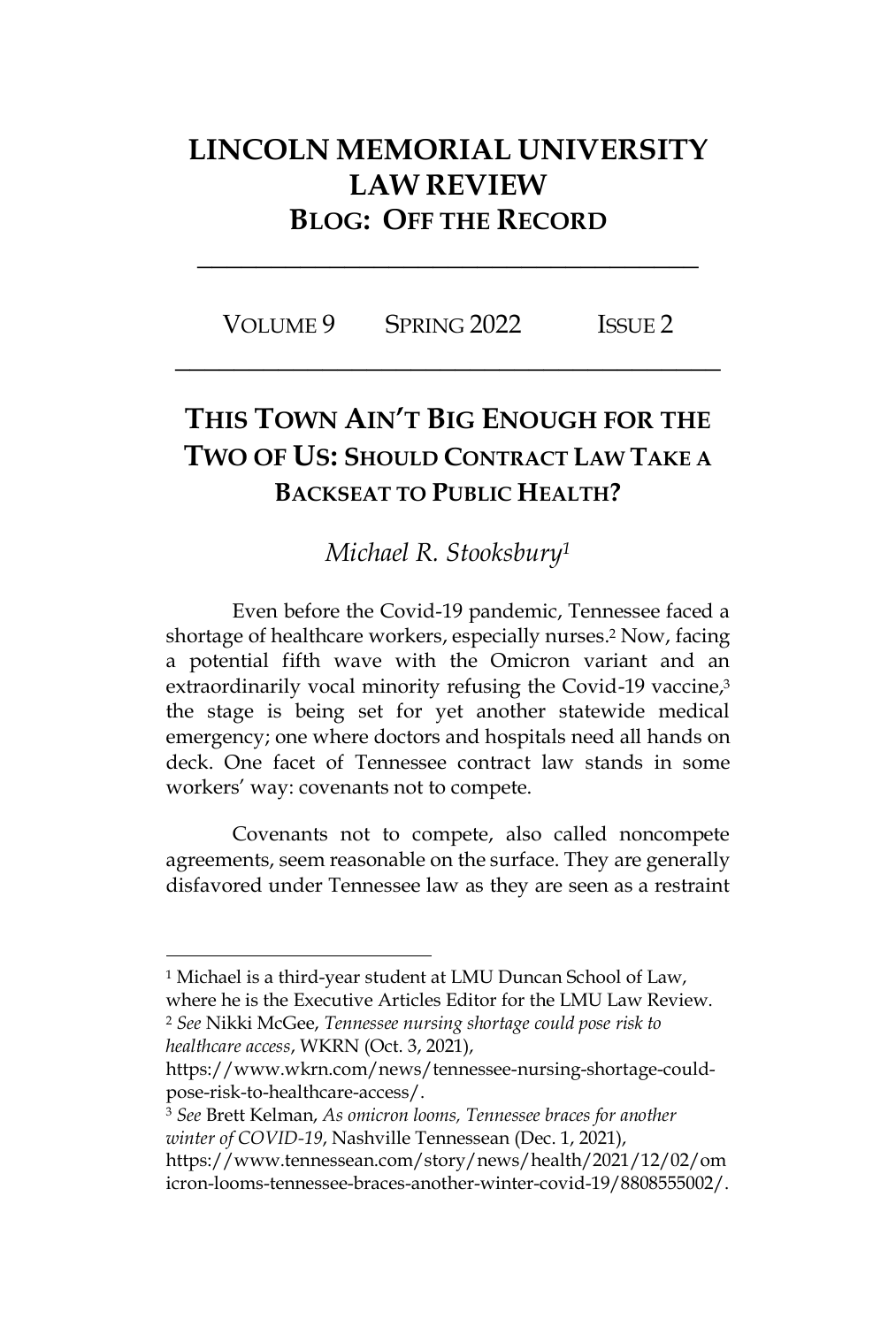on trade.<sup>4</sup> Noncompete covenants are construed strictly in favor of the employee and may only be imposed if there is a legitimate public interest and the time and territorial limitations are reasonable.<sup>5</sup> "Factors relevant to whether a covenant is reasonable include: (1) the consideration supporting the covenant; (2) the threatened danger to the employer in the absence of the covenant; (3) the economic hardship imposed on the employee by the covenant; and (4) whether the covenant is inimical to the public interest."<sup>6</sup> Time and territorial limits cannot be greater than necessary to protect the employer's business interest.<sup>7</sup>

"Covenants not to compete that implicate important policy issues are even more strictly construed."<sup>8</sup> In *Murfreesboro Medical Clinic, P.A. v. Udom*, the Tennessee Supreme Court tackled the issue of covenants not to compete as a restriction on the practice of medicine.<sup>9</sup> Dr. Udom was employed by the Murfreesboro Medical Clinic until they decided not to renew his contract at the end of its term, and they informed Dr. Udom that they would enforce his noncompete covenant.<sup>10</sup> The covenant disallowed Dr. Udom from practicing within twentyfive miles of Murfreesboro's public square for eighteen months after termination.<sup>11</sup> Though he attempted to gain employment at multiple hospitals in the area that did not compete with them, the clinic would not allow Dr. Udom to work.<sup>12</sup> Finally, Dr. Udom broke the covenant by opening a solo practice in Smyrna, about fifteen miles from the public square, and the clinic sued.<sup>13</sup> The court found for Dr. Udom, ruling that "except for restrictions specifically provided for by statute [see below],

<sup>4</sup> *See* Hasty v. Rent-A-Driver, Inc., 671 S.W.2d 471, 472 (Tenn. 1984). 5 *Id*.

<sup>6</sup> Murfreesboro Medical Clinic, P.A. v. Udom, 166 S.W.3d 674, 678 (Tenn. 2005) (citing *Hasty*, 671 S.W. 2d at 472-73).

<sup>7</sup> Allright Auto Parks, Inc. v. Berry, 409 S.W.2d 361, 363 (Tenn. 1966).

<sup>8</sup> Udom, 166 S.W.3d at 679.

<sup>9</sup> *See generally id*.

<sup>10</sup> *Id*. at 676-77.

<sup>11</sup> *Id*. at 676.

<sup>12</sup> *Id*. at 677.

<sup>13</sup> *Id*. at 678.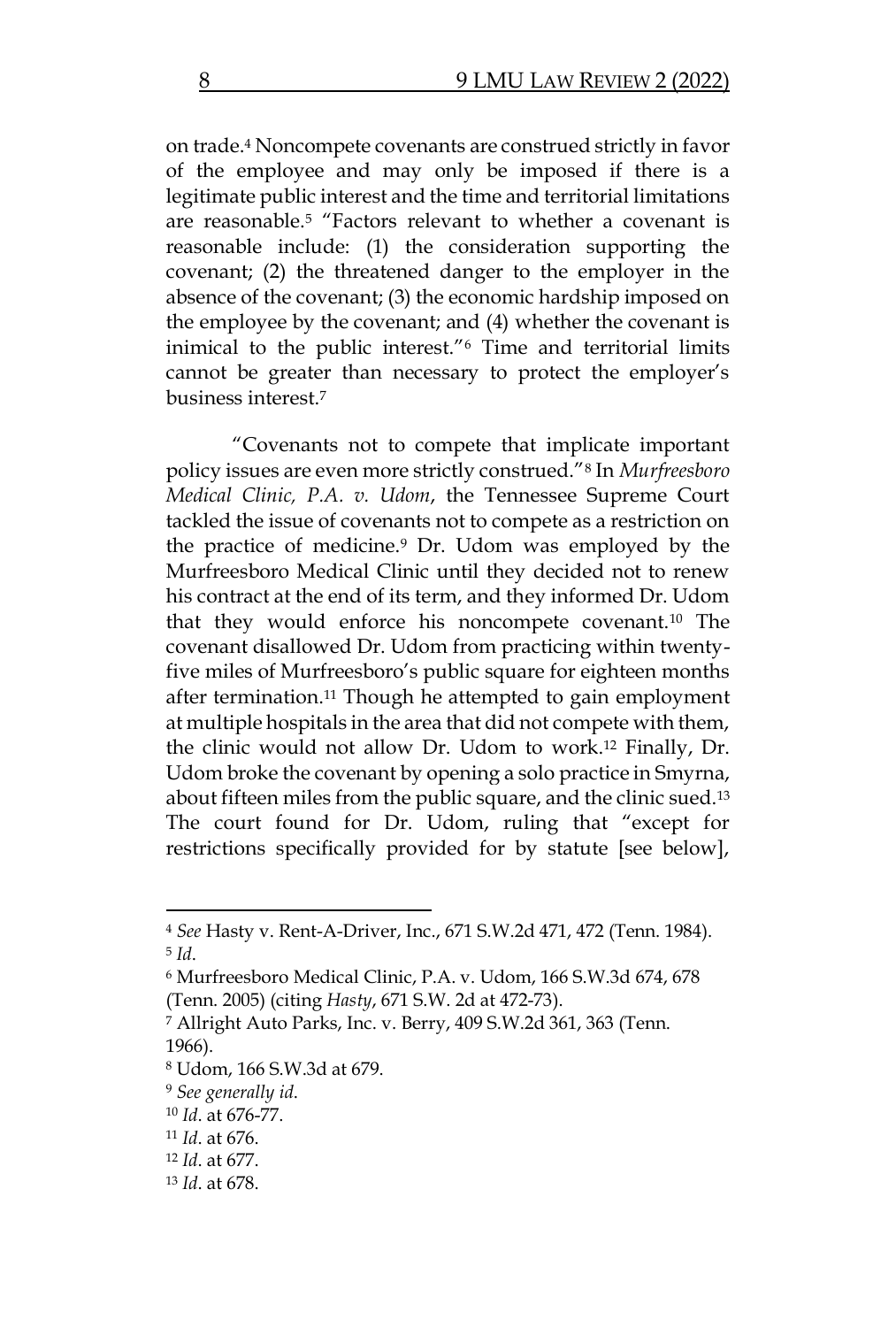covenants not to compete are unenforceable against physicians."<sup>14</sup>

Additionally, Tennessee Code Annotated Section 63-1- 148 restricts noncompete covenants on health care practice.<sup>15</sup> Subsection (c) applies this code section to only certain chapters of that title, and chapter 13, which covers physical therapy, is not one of them.<sup>16</sup> Rather, this code section only applies to podiatrists, chiropractors, dentists, general physicians, surgeons, optometrists, osteopathic physicians, and psychologists.<sup>17</sup>

In *Columbus Medical Services, LLC v. Thomas*, several nonphysician healthcare workers, most of them therapists, sued over their noncompete covenant.<sup>18</sup> They argued that their covenants were unenforceable based on several rationales, one of them being public policy under *Udom*. <sup>19</sup> Though physical therapy is within the medical field, the *Thomas* court read *Udom* to include only physicians.<sup>20</sup> Regardless, the court found that this case implicated the public interest because therapists cultivate a similar "special customer relationship" that is often found in a "medical setting with especially vulnerable patients whose interests must be safeguarded."<sup>21</sup> The court found for the therapists, though they did not make some blanket rule like in *Udom*. <sup>22</sup> The court, instead, relied on several factors, with the public policy as part of the analysis.<sup>23</sup> Essentially, the *Thomas* court did not extend the physicians' noncompete protections to other healthcare workers.<sup>24</sup>

<sup>24</sup> *Id*.

<sup>14</sup> *Id*. at 684.

<sup>15</sup> Tenn. Code Ann. §63-1-148 (Westlaw Edge 2021).

<sup>16</sup> *Id*.

<sup>17</sup> Tenn. Code Ann. §63-1-148 (Westlaw Edge 2021).

<sup>18</sup> Columbus Medical Services, LLC v. Thomas, 308 S.W.3d 368, 378- 79 (Tenn. Ct. App. 2009).

<sup>19</sup> *See id*. at 393.

<sup>20</sup> *Id*.

<sup>21</sup> *Id*. at 394.

<sup>22</sup> *Id*.

<sup>23</sup> *Id*.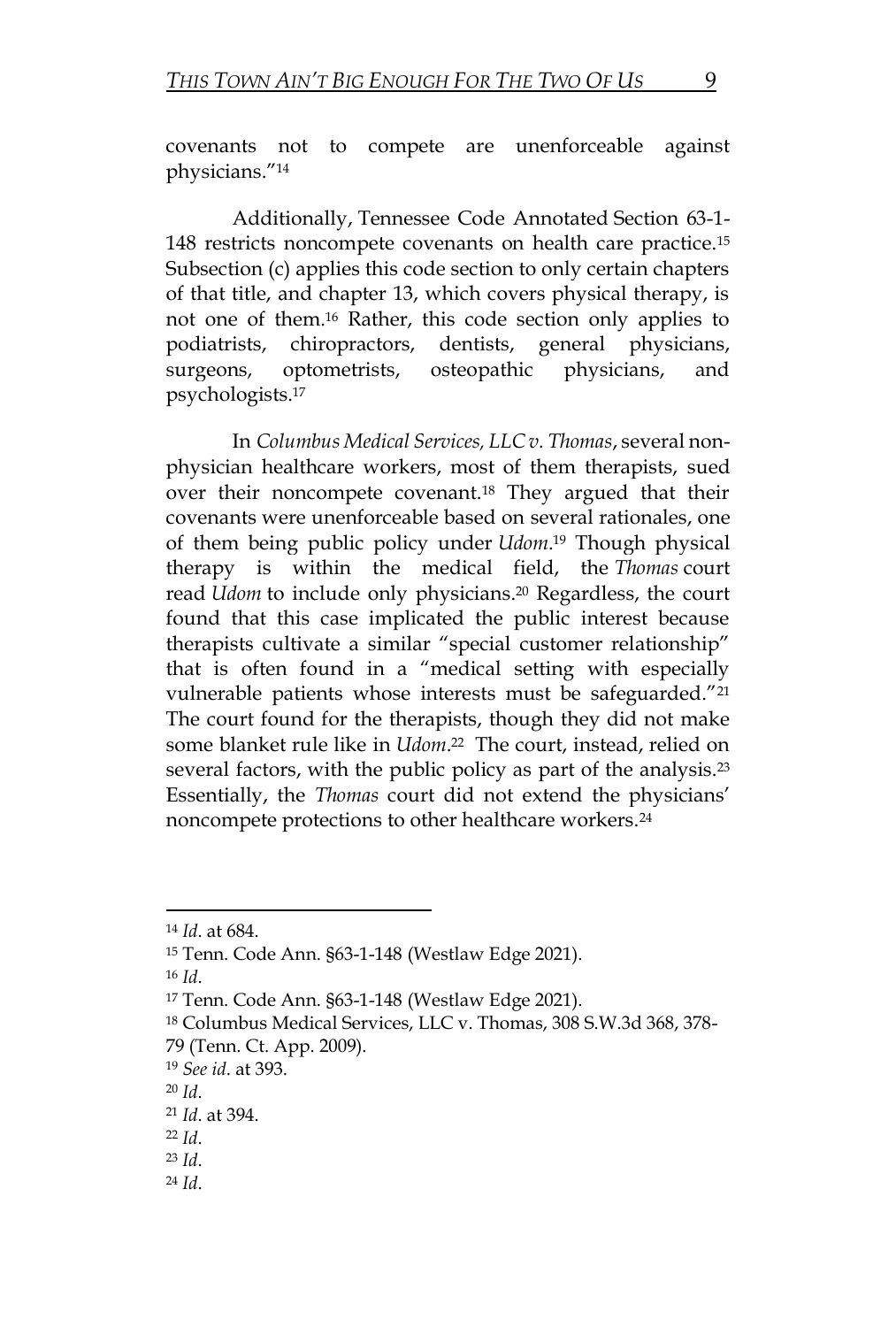Under the current situation, the rationale of the *Thomas* court seems a bit dated. Healthcare workers not covered under *Udom* or Section 63-1-148, including nurses and nurse practitioners, are still bound by their non-competes. This is a restriction on the free-market principles that allow Tennessee's healthcare industry to allocate workers. On its face, disallowing an entire type of provision may seem counter to the free market. These provisions, however, restrict the free movement of employees and often produce inefficient outcomes.

For instance, let's say a nurse working at the Children's Hospital in Nashville was offered a job with better pay at Nashville General. If the nurse left Children's, they could be barred from working for up to one year within thirty miles of their former employer.<sup>25</sup> In the setting of a pandemic, this could mean a competent nurse could be stuck working with children, who see significantly fewer hospitalizations and deaths from Covid-19, when they could best be utilized in another facility working with those actually suffering from Covid. This produces an economically inefficient outcome where the flow of skilled labor is artificially restricted and can potentially have real-world consequences. Those stuck in Covid wards could be sicker, and some may needlessly die, because there just aren't enough healthcare workers to go around.

Even if there isn't a pandemic, this legal construct can make healthcare professionals needlessly uproot their entire lives just so they can feed their families. And to protect what? A fraction of a percent of labor productivity slipping from one international conglomerate to another in one of the most profitable industries in America?

This is not just an urban issue, either. From Mountain City to Memphis, this is a problem healthcare professionals face regardless of setting. Such a provision can be especially exacerbating in rural areas where hospitals can be major employers. Leaving a job at a regional hospital could mean commuting very long distances or leaving one's home entirely

<sup>25</sup> *See* Tenn. Code Ann. §63-1-148 (Westlaw Edge 2021).